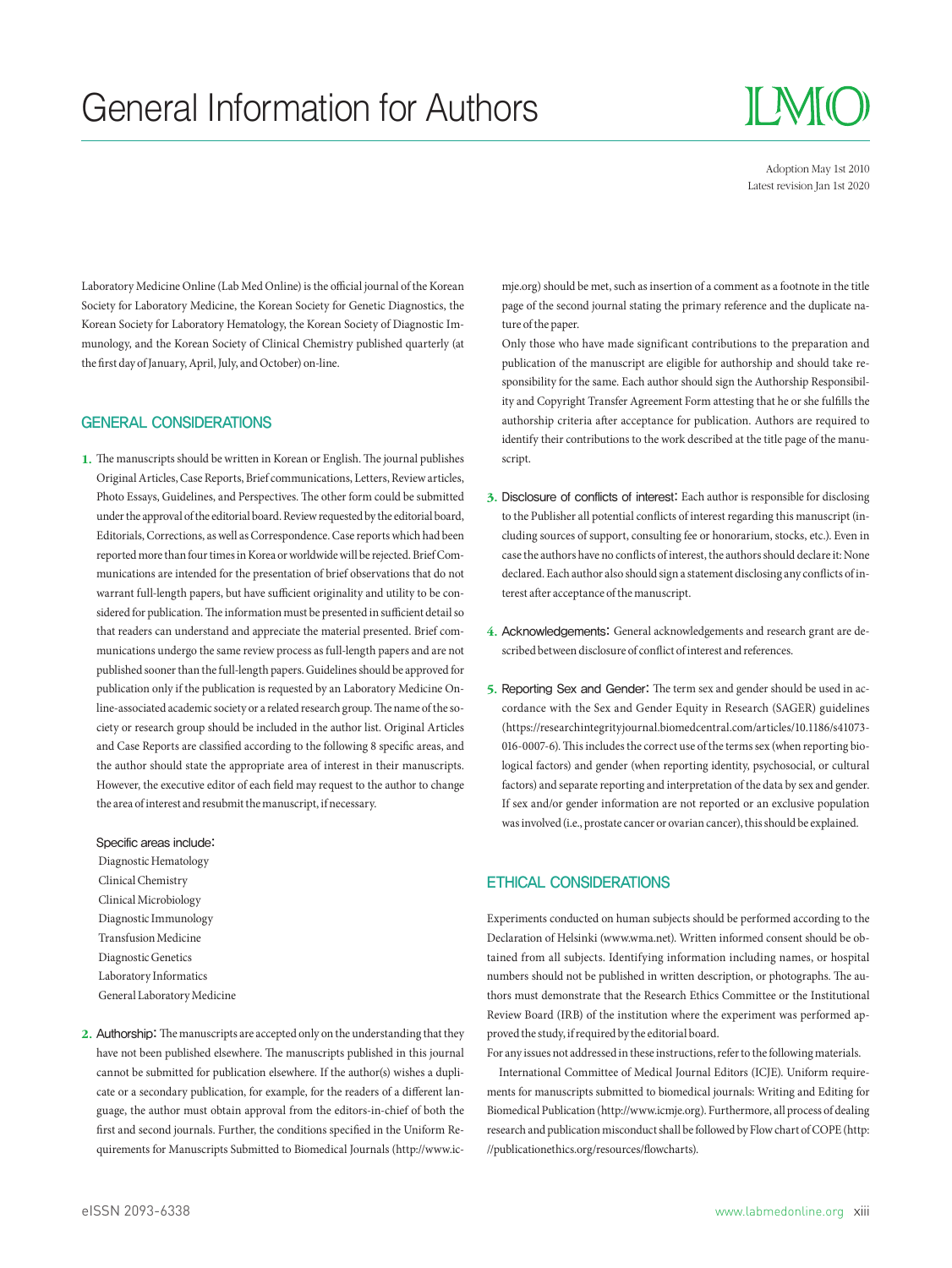Research misconduct occurs when a researcher fabricates or falsifies data, or plagiarizes information or ideas within a research report. The definition of misconduct can also extend to authorship/publication violations.

- (1) Fabrication is making up data or results and recording or reporting them.
- (2) Falsification is manipulating research materials, equipment, or processes, or changing or omitting data or results such that the research is not accurately represented in the research record.
- (3) Plagiarism is the appropriation of another person's ideas, processes, results, or words without giving appropriate credit.
- (4) Inappropriate authorship includes gift-, ghost-, and swap-author.
- (5) Redundant (or duplicate) publication is publication of a paper that overlaps substantially with one already published in print or electronic media.

# PREPARATION OF MANUSCRIPTS

- 1. The manuscript must be typewritten double-spaced using a 12-point font size on A4-sized paper using Microsoft (MS) Word. The number of pages should be less than 21 excluding tables and figures. Case Report should be less than 16 pages and Letters to the Editor should be less than 11 pages. Brief Communications should be no more than 1,500 words in total. Section headings should not be used in the body of the Brief Communications, and the methods, results, and discussion should be combined in a single section. Methods should be described in the text, neither in the table footnotes, nor in the figure legends in the case of Brief Communications. Acknowledgments should be presented similar to that in full-length papers. The number of tables and figures should also be kept to a minimum in the case of Brief Communications. Insert the page number in series at the bottom of each page in manuscript file.
- 2. Manuscript file should include the following in the given order:
	- 1) Cover letter: In cover letter, describe the type of manuscript, the specific area, title, institutional affiliation(s), the highest degree(s), and name of the author(s), the corresponding author's information (complete address, telephone and facsimile numbers, and e-mail address). However, if the author is a student or a minor, who does not have a degree, submit the final affiliation, position, and year in school to the editorial board. If the authors are affiliated to different institutions, their names and affiliations should be stated the superscripts 1, 2, 3, etc starting from the first author. We permit only one cofirst author and/or one co-corresponding author, if necessary. In that case, specify the reason below the information of authors. A running title should be added if the title exceeds 50 characters in English, including spaces. The number of words in abstract should be placed. The title page should contain a brief description of the novelty and importance of the work.
	- 2) Title page: In title page, describe the type of manuscript, the specific area, title, and a running title.
	- 3) Abstract: Abstract is not required in the case of Letters to the Editor. In case of all the other types of manuscripts, the abstract should be written in English, in 250 words or less, and include the subheadings Background, Methods, Results, and Conclusions. Each subheading should be summarized in 1 paragraph. Select 3 to 10 key words in English and insert them below the abstract. For Case Reports and Brief Communications, the abstract is limited to 250 words in a single paragraph without the subheadings. The key words

are to be adjusted to the Medical Subject Heading (MeSH) of Index Medicus (http://www.nlm.nih.gov/mesh/MBrowser. html), when possible. When a reagent or instrument is described in the abstract, the author should only mention the name, company, and country, and not the manufacturing city.

- 4) Introduction: Research hypothesis and specific aim should be described briefly
- 5) Methods: The explanation of experimental methods, devices or apparatus, and procedures should be concise and sufficient for repetition by other investigators, The approval of the institutional review board and statistical methods should be described.
- 6) Results: The results should be presented logically using text, tables, and figures. \*4)-6) can be combined in Case Reports.
- 7) Discussion: The data should be interpreted concisely without repeating the content in either the introduction or the results.
- 8) Summary: Rewrite abstract in Korean without key words
- 9) Disclosure of conflicts of interest: All potential conflicts of interests should be disclosed.
- 10) Acknowledgements: General acknowledgements and research grant are described.
- 11) References: Serially number the references in the order of citation in the text with numbers in brackets. Refer only to the most pertinent literature and indicate 30 references at the most. Not more than 20 references should be inserted for Brief Communications and Case Reports.
- 12) Tables and Figures: Each table and figure should be written concisely and the content of the tables and figures should not overlap. Photographs should be clear. Submit colored and black and white photographs to print colored and black and white photographs, respectively. Files containing the figures can be uploaded via the online manuscript submission system in Joint Photographic Experts Group (JPEG) or Graphics Interchange Format (GIF) file formats. Tagged Image File Format (TIFF) or bitmap (BMP) files can be uploaded for the accepted manuscript. The print resolution should be 300 dots per inch (dpi) or more. For the citation of the contents of tables or figures, indicate them with Table 1 or Fig. 1. If there are more than 1 insets in the figure, each one of them should be identified alphabetically i.e. (A), (B), (C), etc. with a corresponding legend. The appropriate location of tables and figures should be marked with <Insert Table 1>, <Insert Figure 1>, etc. using the "Memo" function in MS Word. Supplementary table is not allowed.

13) Page numbers are given in the order above.

- 14) Abstract is not needed for the Letter form of manuscript.
- 3. Observe the following points when preparing the contents of a manuscript.
	- 1) We recommend to use the appropriate English terminology translated from Korean using either Essential Medical Terminology published by The Korean Medical Association in 2005 or "The Collection of Medical Terms, 4th edition, published by The Korean Medical Association in 2001 (http://kamje. or.kr/term) or Laboratoy medicine terminology in 2010 by Korean Society for Laboratory Medicine.
	- 2) The name of a person or a place and other proper nouns should be used in the original language and Arabic numerals should be used. Weights and measures should be represented in the metric system and the units should be in the International Standard Unit (SI unit). Indicate liters with a capital L.
	- 3) The name of a microorganism should be spelled out the first mention in the abstract, and original text (example: *Eschericia. coli*). The names of the genus can be abbreviated subsequently (example: *E. coli*). However, do not ab-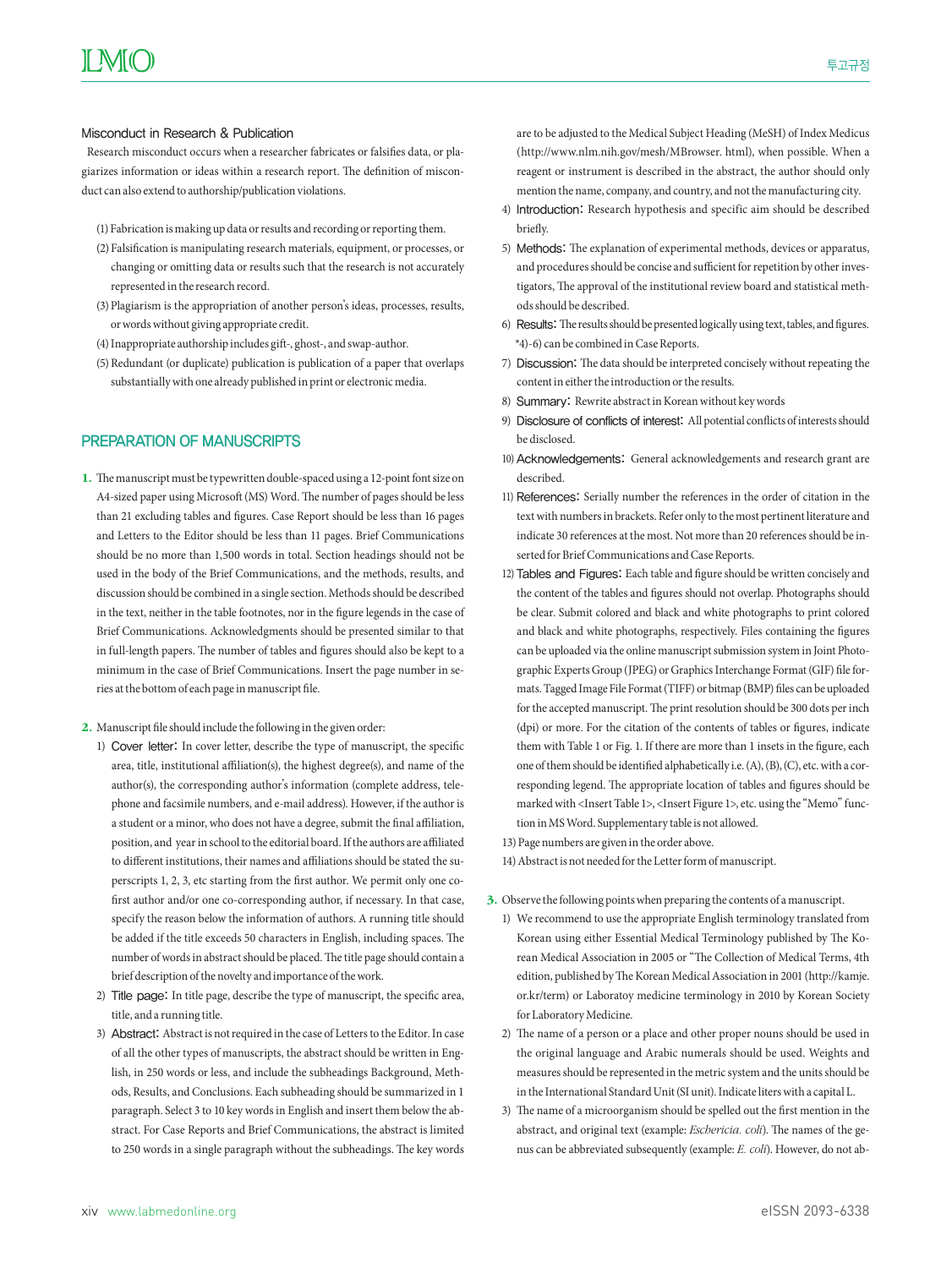breviate the name of the genus if 2 or more genera starting with the same letter are being referred to. Scientific names should always be italicized.

 [Example 1] To be italicized: *Escherichia coli*, *Papovaviridae, Hepadnavirus*, and Simplex

 [Example 2] Not be italicized: streptococci, coagulase negative staphylococci, Epstein-Barr virus, hepatitis B virus, and herpes simplex virus

4) The names of the genes, and not the proteins should be italicized: *BCR-ABL* mutations*, HER2 gene,* 

BCR-ABL kinase domain, HER2-positive.

- 5) When using English abbreviations, define the abbreviation completely at first mention in the abstract, and original text. Do not use an abbreviation in the title. The terms listed at the end of the KSLM journal or its website need not be defined
- 6) In the case of spacing between words and parentheses or brackets, a space should be inserted when English text or a number is placed before the parentheses.

[Example 3] Heparin-induced thrombocytopenia/thrombosis (HITT)

7) For an instrument or equipment, mention the name of its model; manufacturer, city, (state), and country of an insturmentor equipment in parentheses. The general name of a reagent should be used. If a trade name is expressed with a general name, it should be placed after it in parentheses. When using a trade name, indicate the manufacturer, city, state, and country in parentheses. Do not use the symbols  $^{\text{\tiny{\textsf{TM}}}}$  or  $^{\circledR}$  unless necessary. At subsequent mentions after the first, instruments and equipments can be referred to indicating only the manufacturer in parentheses.

 [Example 4] Coulter STKS (Coulter Electronics Inc., Hialeah, FL., USA), vancomycin (Sigma Chemical Company, St. Louis, MO, USA)

- 8) should be uppercase and italicized to indicate statistical significance.
- 9) In the case of numbers greater than 3 digits, a comma should be inserted after every third digit from right to left (e.g., 5,431, 5,675, and 1,000), but a comma should not be inserted when indicating years (e.g., 1995, 2007).

4. References should be presented in the following style.

- 1) References should be presented in English. All the references in other languages should be translated into English.
- 2) Details and Examples

(1) Articles

List all the authors if the number of authors is less than  $7$ , and list the first 6 authors followed by et al. if the number of authors is 7 or more. If the manuscript has only 2 authors, use "and" and not a comma between their names. Journal names are to be abbreviated in accordance with the style of Index Medicus (http://www.ncbi.nlm.nih.gov/nlmcatalog/journals). In the case of a supplementary volume of a journal, record it in parentheses such as 15(S).

 In the case of articles, mention the names of the authors, title, name of the journal, year published, volume number, and the first and last page numbers. (Example) Choi I-S, Choi AJ, Jang JS, Park G, Jeong SH, Kim C-M, et al.

- Distribution of *adeG, adeB, adeE, adeY, abeM*, and *adeJ* efflux pump genes in clinical isolates of *Acinetobacter* species from Korea. Lab Med Online 2019;9:201-9.
- (Example) Castro-Castro MJ, Candás-Estébanez B, Esteban-Salán M, Calmarza P, Arrobas-Velilla T, Romero-Román C, et al. Removing lipemia in serum/plasma samples: a multicenter study. Ann Lab Med 2018;38:518-23.
- (Example) Cho SY and Hur M. Hepcidin and neutrophil gelatinase-associated lipocalin as a biomarker for acute kidney injury linked iron metabolism. Ann Lab Med 2020;40:97-8.
- (2) Books
	- While referring to books, mention the name of the authors, editor(s), name of the book, edition, place of publication, publisher, published year, and page number. List it up to 2 authors.
	- (Example) Rifai N, Horvath AR, et al. eds. Tietz textbook of clinical chemistry and molecular diagnostics. 6th ed. St. Louis, MO: Elsevier, 2018:266-326.

 In the case of a book chapter, indicate the name of author(s) of the chapter, title of the chapter, 'In:', editor(s), name of the book, edition, place of publication, publisher, published year, and page number. List it up to 2 authors.

 (Example) Weindel M and Bluth MH. Establishing a molecular diagnostic laboratory. In: McPherson RA and Pincus MR, eds. Henry's clinical diagnosis and management by laboratory methods. 23rd ed. St. Louis, MO: Elsevier, 2017:1360-76.

(3) Website

 Author, website address, uniform resource locator (URL), and the date of recent update.

 If the update date is not clear, the references should include the date on which the author accessed the URL.

- (Example) World Health Organization. WHO recommendations on the use of rapid testing for influenza diagnosis. https://www.who. int/influenza/resources/documents/rapid\_testing/en/ (Updated on Jul 2005).
- (Example) Epitope Diagnostics, Inc.. Quantitative fecal calprotectin ELISA kit ttp://www.epitopediagnostics.com/kt849 (Last accessed on May 2019).
- (4) Government/Organization publications
	- The full name of organization, title, report number, the place of publication, publisher, published year.
	- (Example) Clinical and Laboratory Standards Institute. Interpretive criteria for identification of bacteria and fungi by targeted DNA sequencing. 2nd ed. CLSI guideline MM18. Wayne, PA: Clinical and Laboratory Standards Institute, 2018.
	- (Example) Clinical and Laboratory Standards Institute. Performance standards for antimicrobial susceptibility testing. 28th ed. CLSI supplement M100. Wayne PA: Clinical and Laboratory Standards Institute, 2018.
- (Example) Korea Occupational Safety and Health Agency. Technical guidance for laboratory safety and health. KOSHA GUIDE G-82-2018. Ulsan: Korea Occupational Safety and Health Agency, 2018.
- (Example) U.S. Department of Health and Human Services Food and Drug Administrations. Bioanalytical method validation; Guidance for industry. Docket no. FDA-2013-D-1020. Silver Spring, MD: Center for Drug Evaluation and Research, Food and Drug Administrations, 2013.

(5) Legal sources

The title of the Act, legislated or amended Act no., legislated or amended date, URL.

 (Example) Act on the management of narcotic drugs. Act no. 15939, Feb 2, 2016. http://www.law.go.kr/lsInfoP.do?lsiSeq=205683#0000.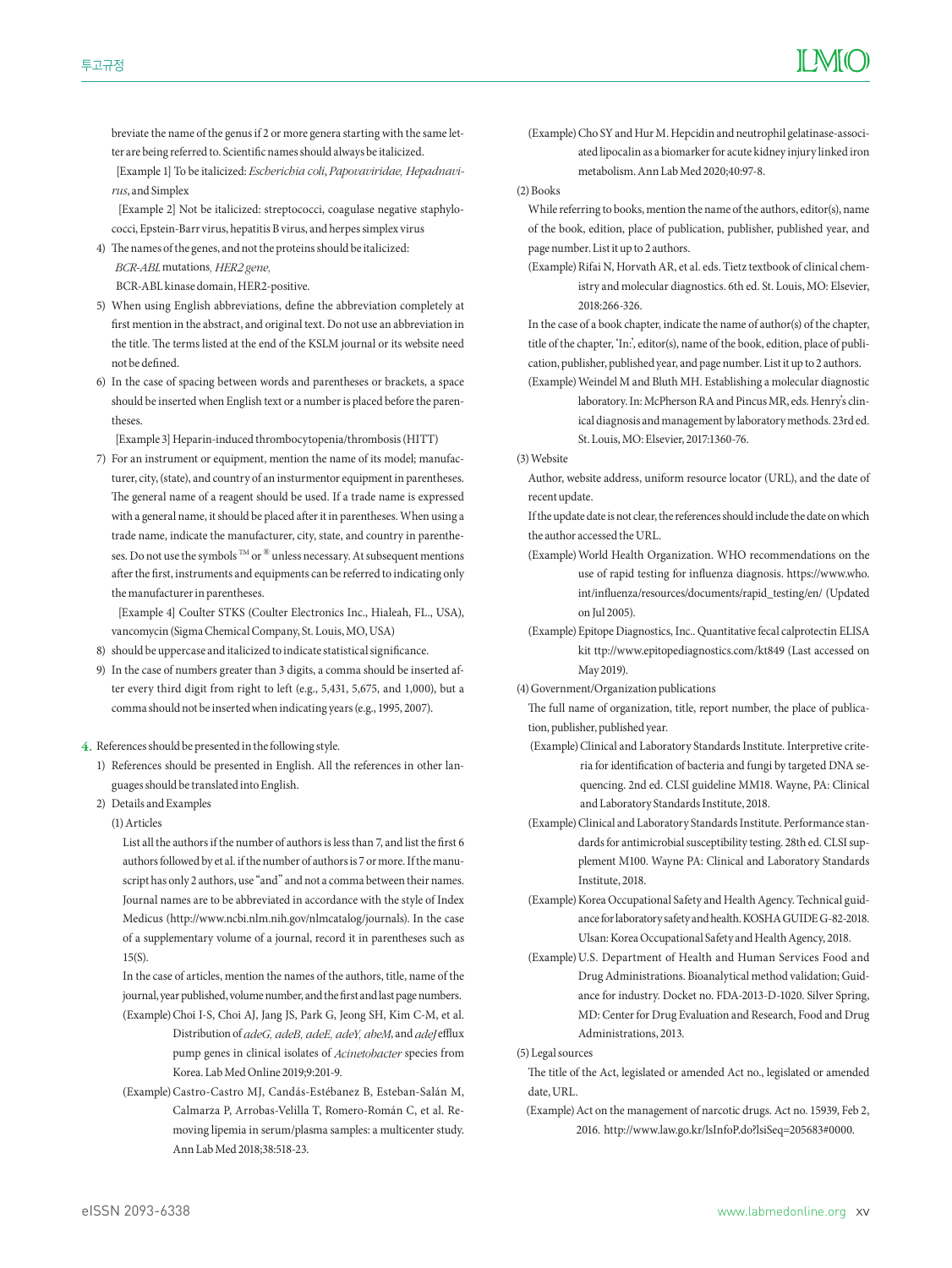- 3) An abstract is not permitted to be cited as a reference. For accepted articles pending publication, those should be cited and described as "in press". However, the author should have a letter permitting the citation from the author(s). If an author would like to cite a paper that has been submitted but has not been accepted yet, it should be described as an unpublished data in the text and also should get a permit letter from the author(s). We do not recommend citing personal communications. If the author(s) cannot provide the reference paper, this reference can be requested to be deleted from the reference list even after the acceptance of the paper.
- 5. Tables and Figures should be prepared in accordance with the following guidelines:
	- 1) Number the tables and figures according to their order of citation in the text. The heading should be inserted above the tables, but the legends should be located below the figures. Periods should not be used in the headings of tables but are required at the end of figure legends.
	- 2) Only the first letter and proper nouns of the headings and legends of tables and figures should be in capital letters
	- 3) Vertical and horizontal lines should be omitted as much as possible. Text in the first column of a table should be aligned to the left. Single letters should be aligned centrally from the second column. If numbers are of the same unit, the decimal point should be the datum point. If there are symbols such as "-"

indicating ranges, " $\pm$ " and  $\times$  symbols should be the datum point. Numbers with different units should be aligned to the right in all columns. If there are parentheses, the start of the parentheses and the last letter before it should be the datum point.

- 4) Only numbers can be used without parentheses or a period if it represents a case in a table. A heading representing cases should be noted as "No. case" and a heading representing the number of cases should be noted as "N".
- 5) Explanations below should be in the order of superscripts and abbreviations. There should be a linebreak between the explanations of each superscript and/or abbreviations.
- 6) The superscript should be placed on the right side of a word and should be used in the following order, '\* #, #, \$, ||, ¶, \* #, # # # # etc.' The following are examples of using superscript: \*not tested; *P*<0.05.
- 7) All nonstandard abbreviations should be explained below. Define them as indicated in the following examples.

[Example]Abbreviations: NT, not tested and SAA, severe aplastic anemia

- 8) If a figure is a microphotograph, the staining methods and the magnification should be indicated.
- 9) If a figure comprises 2 or more pictures, each should be explained either separately as "(A), explanation and (B), explanation" or together in parentheses.

#### [Example of Table]

Table 2. Distribution of serum FLC and kappa/lambda ratio in patients with renal dysfunction

| Groups                                          | Kappa FLC (mg/L)          | Lambda FLC (mg/L)         | Kappa/lambda ratio       |
|-------------------------------------------------|---------------------------|---------------------------|--------------------------|
| Total $(N=92)$                                  | 42.2 (15.9-277.0)*        | 30.8 (12.8-202.0)*        | $1.41$ $(0.66 - 2.90)$ * |
| G2 (mild kidney dysfunction) $(N=25)$           | 24.0 (15.9-108.0)*        | 18.0 (12.8-164.0)*        | $1.32$ (0.66-1.93)*      |
| G3 (moderate kidney dysfunction) $(N = 44)$     | $42.4(22.3 - 94.2)^*$     | $30.2$ (14.1-73.3)*       | $1.40(0.73 - 2.90)^{*}$  |
| G4 (severe kidney dysfunction) $(N = 14)$       | 84.7 (36.5-165.9)*        | 51.3 (30.9-77.0)*         | $1.77$ $(0.91 - 2.46)^*$ |
| G5 (kidney failure) $(N=9)$                     | 119.7 (63.3-277.0)*       | 58.5 (39.9-202.0)*        | $1.86$ (1.21-2.55)*      |
| Reference interval (Katzmann et al. [10])       | $3.3 - 19.4$ <sup>+</sup> | $5.7 - 26.3$ <sup>+</sup> | $0.59(0.26 - 1.65)^*$    |
| Renal reference interval (Hutchison et al. [9]) | 43.8 (3.0-251.0)*         | 38.0 (1.0-251.0)*         | $1.1$ $(0.37 - 3.1)^*$   |

\*Data are medians (min-max); † Data are central 95% intervals.

Abbreviation: FLC, free light chain.

# SUBMISSION, PEER-REVIEW, EDITING, AND PUBLICATION OF MANUSCRIPTS

- 1. Every manuscript should be submitted as an electronic file through the following website (http://www.labmedonline.or.kr/submission/Login.html) along with the completed "Author's Checklist" including disclosure of conflict of interest. Each author should upload the separate files: Cover letter, title page and the manuscript file for peer-review excluding the information regarding the authors and their affiliations. Before uploading the manuscript for the first time, the authorshould create a new account for "the manuscript submission and review system for LMO". After the acceptance, each author should sign "the Copyright Transfer Agreement and Disclosure of Conflict of Interest Form". "Author' s Checklist" and "the Copyright Transfer Agreement and Disclosure of Conflict of Interest Form" can be found on homepage (http://labmedonline.org). Other correspondences can be e-mailed to KSLM (e-mail: kscp1@kams.or.kr; address: A-1502 Meilleur Jongno Town, 19 Jongno, Jongno-gu, Seoul 110-888, Republic of Korea; Tel: +82-2-795-9914, Fax: +82-2-795-4760)
- 2. The authors should indicate 3 or more suggested reviewers and non-preferred reviewers, if necessary, in the online manuscript submission system.
- 3. Editorial assistant will request to an appropriate executive editor for the relevant area. The executive editor reviews and sends the manuscript to 3 appropriate peer-reviewers. On the basis of the comments of the peer reviewers, the executive editor determines whether the article is acceptable or not preliminarily. After the author responds to comments of all reviewers, the (revised) manuscript is sent to the editor-in-chief.
- 4. Every author can check the status and the results of the review on the website. All requests, (revised) manuscripts, and response letters are delivered through this website. All submissions, revisions, or responses are promptly notified to the concerned authors, reviewers, or editors by e-mail.
- 5. The executive editor or editor-in-chief can send those manuscripts that require statistical editing to a biostatistics expert before acceptance.
- 6. If a manuscript is accepted for publication, the editor-in-chief sends an accep-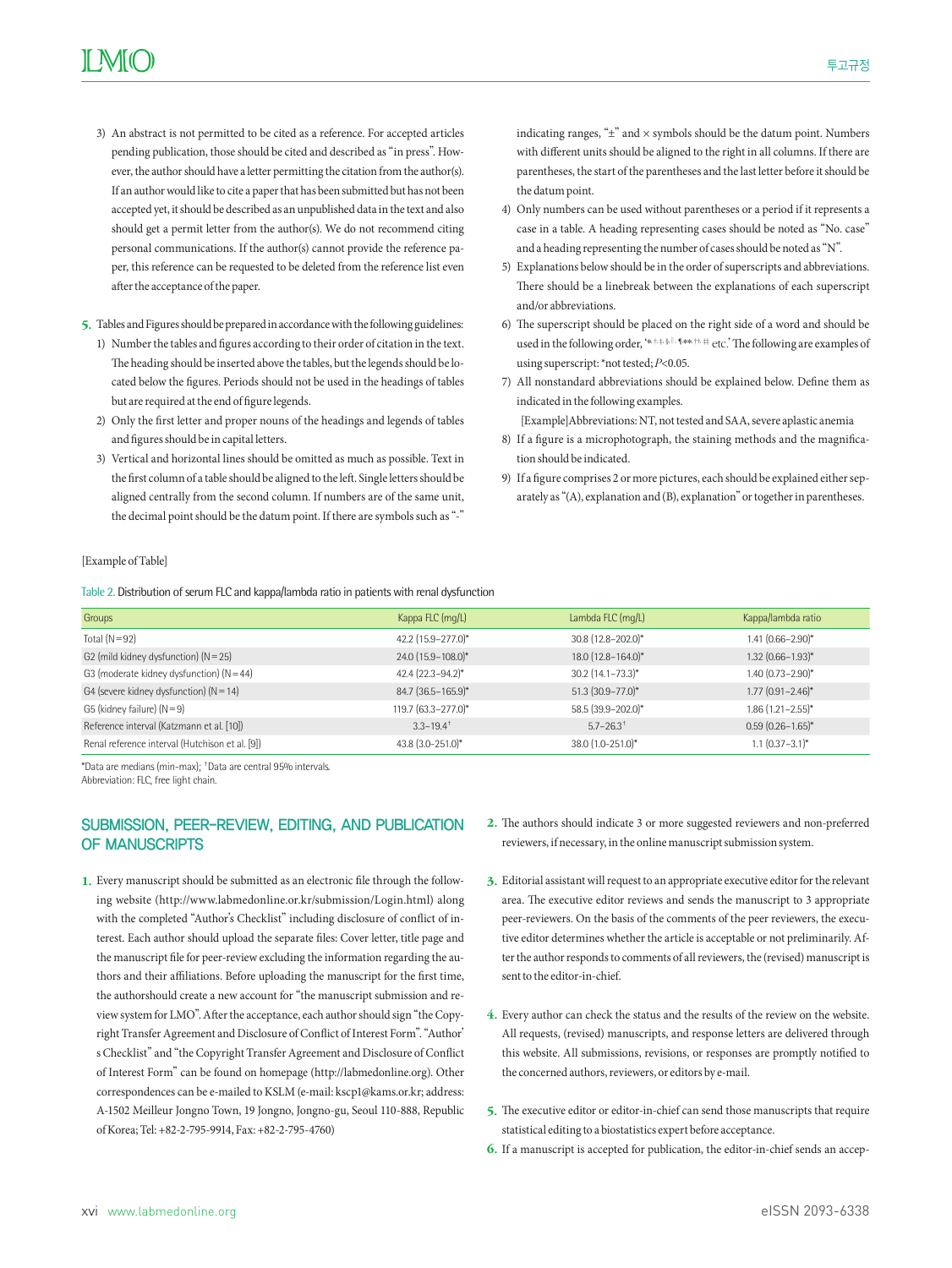tance letter to the all author(s) by e-mail.

- 7. Manuscripts are always rejected for one of the following cases:
	- 1) The manuscript is rejected by 2 reviewers.
	- 2) The author does not respond to the executive editor within 3 months after request for the correction. The authors will be notified of such rejection by e-mail.
- 8. The publication of the article is mainly decided by the executive editor after considering the comments of the reviewer. The final decision and order of publication is the duty of the editor-in-chief. Any manuscript that does not observe these policies and instructions will have to be revised and supplemented, and can be withheld from publication.
- 9. Addition or exclusion of any author will be decided by the editor-in-chief after the submission of a written request signed duly by all authors.

10. Any errors discovered in the articles after publication should be submitted to the editor-in-chief in writing and be inserted in erratum.

# **OTHERS**

- 1. Publication charges will be due on all articles. Illustrations that require extraordinary printing processes will be charged to the authors. The corresponding author is charged a fee for digital object identifier (DOI)/CrossRef.
- 2. The KSLM has the copyright of every submitted manuscript approved for publication in this journal.
- 3. These instructions are based on the Vancouver Form, 5th edition. For any issues not addressed in these instructions, refer to the following material. [http://www.](http://www.icmje.org/news-and-editorials/updated_recommendations_dec2018.html) [icmje.org/news-and-editorials/updated\\_recommendations\\_dec2018.html](http://www.icmje.org/news-and-editorials/updated_recommendations_dec2018.html)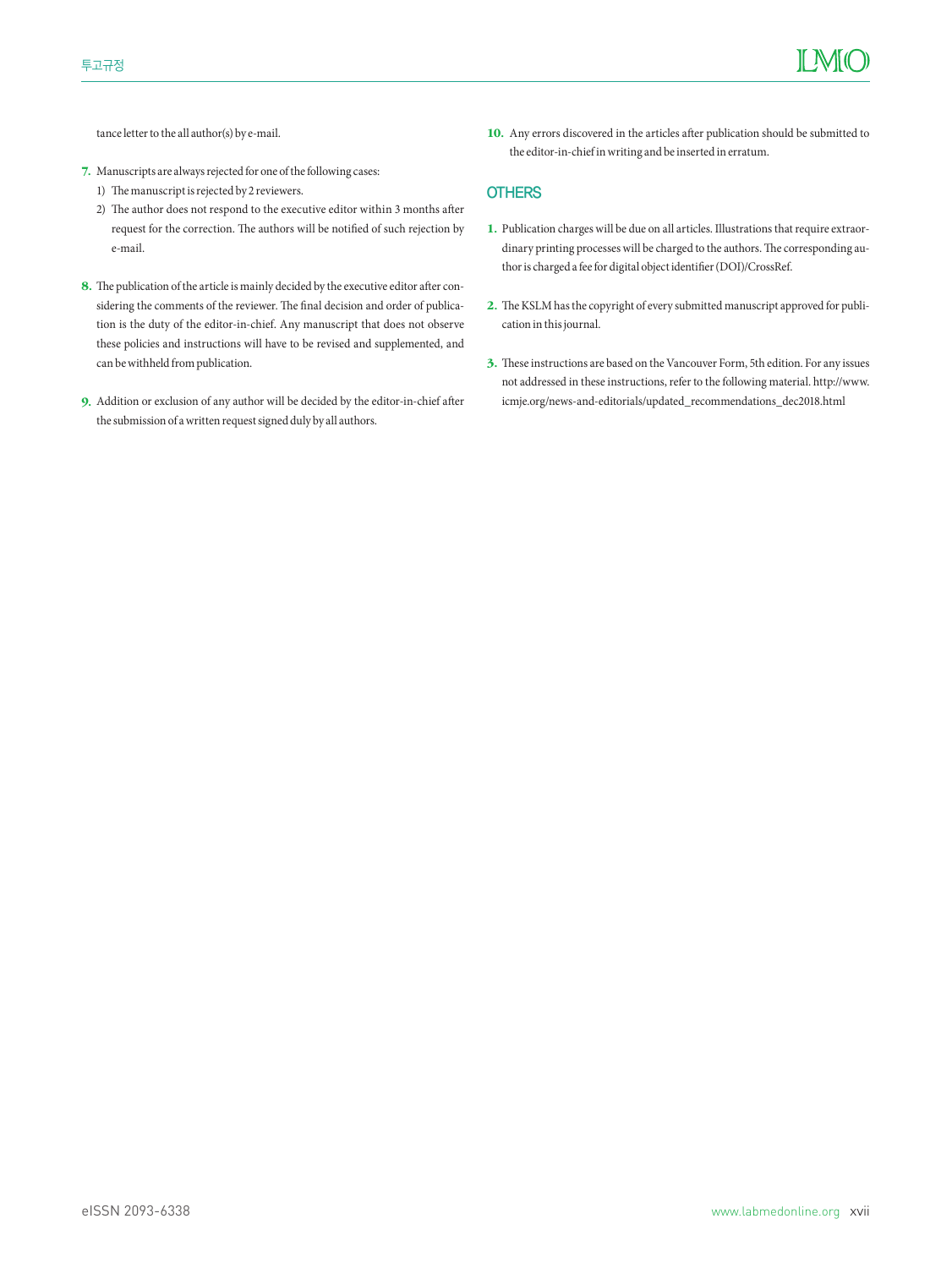# Authors' Assurances and Assignment of Copyright **IF MFIC** Transfer and Disclosure of Conflicts of Interest

Manuscript No.: LMO - \_\_\_\_\_\_\_\_\_\_\_

Title of Manuscript:

1. Copyright transfer: Each author has contributed to this manuscript substantially and intellectually, and should share the public responsibility for its contents. Each author warrants that his/her manuscript is an original work not published wholly or partly elsewhere, except in the form of an abstract; that he/she will not submit to other journals except in the case of editorial rejection, and in the case of duplicate publication that was approved by both editors-in-chief of the first and second journals; and that the manuscript contains nothing unlawful, invading the right of privacy, or infringing a proprietary right, so that Korean Society for Laboratory Medicine should not be responsible for such legal affairs. Each author warrants the transfer of the copyright, interest, authorship, and all rights regarding this manuscript to the publisher of Korean Society for Laboratory Medicine, in case of publication.

2. Disclosure of conflicts of interest: Each author is responsible for disclosing to the Publisher all potential conicts of interest regarding this manuscript (including sources of support, monetary or other, monetary interests in the products studied, consultantships, stocks, etc.) and whether the author regards them to be actual conflicts of interest.

Please sign below to indicate that the necessary copyright transfer and disclosure of conflicts of interest have been completed.

| Author Sequential No. | Date of Signature | <b>Print Name</b> | Signature |
|-----------------------|-------------------|-------------------|-----------|
|                       |                   |                   |           |
|                       |                   |                   |           |
|                       |                   |                   |           |
|                       |                   |                   |           |
|                       |                   |                   |           |
|                       |                   |                   |           |
|                       |                   |                   |           |

Please use a copy of this form for more authors.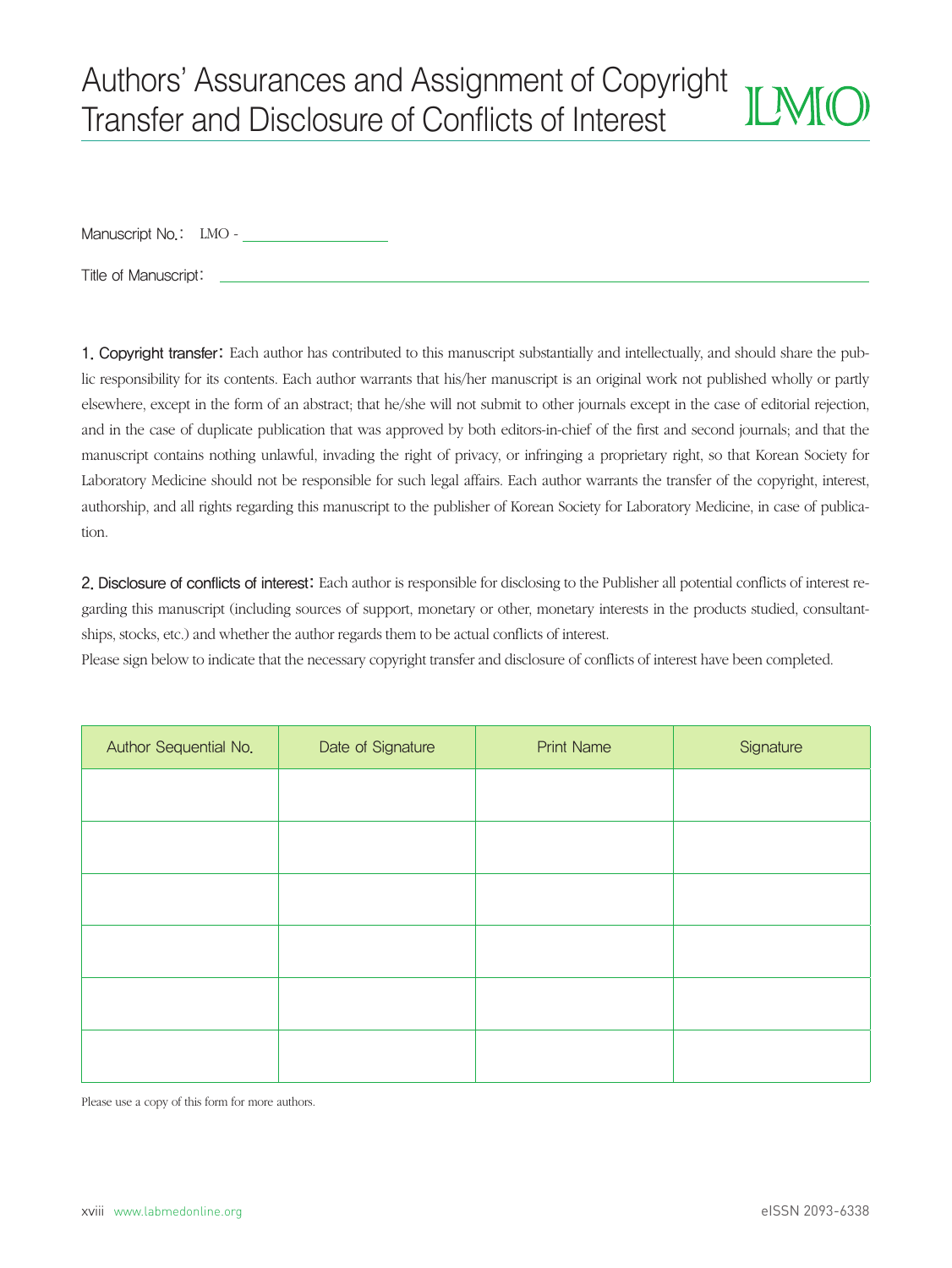# Author's Checklist

Title of Manuscript:



# General matters

- $\Box$  1. This manuscript has not been published elsewhere and will not be published elsewhere.
- $\Box$  2. The manuscript is typewritten in English with 12 point font and double-line spacing on A4 sized paper.
- $\Box$  3. Number of pages is less than 21 (16 pages for Case Reports, 11 pages for a Letters to the Editor, and 1,500 words in Brief Communications) excluding tables and figures.
- $\Box$  4. Manuscript file is written in the order of abstract (not necessary for Letters to the Editor), introduction, methods, results, discussion, references, tables and figures.
- $\Box$  5. Page numbers should be centered at the bottom of each page. Count line numbering should be included through the manuscript.
- $\Box$  6. References are numbered in the order of appearance in brackets.
- $\Box$  7. The manuscript file that has not disclosed the author is provided, where all necessary information is encrypted.

### Title page file

- $\Box$  8. The type of manuscript is described (e.g. Original Article, Case Report, Brief Communication, Letter to the Editor, Review, and Editorials).
- $\Box$  9. The area of the manuscript is described (Diagnostic Hematology, Clinical Chemistry, Clinical Microbiology, etc.).
- $\Box$  10. The name of the author(s) and institutional affiliation(s) is described.
- $\Box$  11. A running title is provided if the title exceeds 50 letters (including spaces) in English.
- $\Box$  12. Full postal address, telephone and facsimile numbers, and the email address of the corresponding author are provided in English.

# Abstract (for Original Article, Case Report, Brief Communication, and Review Article) and key words

- $\Box$  13. A structured abstract is described under 4 subheadings for Original Article and one paragraph for Case Report and Brief Communication. Each subheading is of one paragraph for Original Article.
- $\Box$  14. It is of no more than 250 words.
- $\Box$  15. Three to ten key words are provided.

### **References**

- $\Box$  16. Submission rules are observed.
- $\Box$  17. The first six authors are listed if there are more than 6 authors.
- $\Box$  18. Journal titles are abbreviated in accordance with the style of Index Medicus.

### Tables and figures

- $\Box$  19. Tables and figures are not superfluous or overlapping, if any.
- $\Box$  20. Tables and figures are consistent with the submission rules, if any.
- $\Box$  21. The location of tables and figures are marked with 'Memo' function in MS Word or 'Note' function in Adobe Acrobat, if any.
- $\Box$  22. Each figure should be marked with the future print quality, color or black and white, if any.

# Authors of this manuscript confirmed the above instructions.

Each author took a certain role and contributed to the study and the manuscript. In case of publication, I agree to transfer all copyright ownership of the manuscript to Korean Society for Laboratory Medicine to use, reproduce, or distribute the article.

Agree.